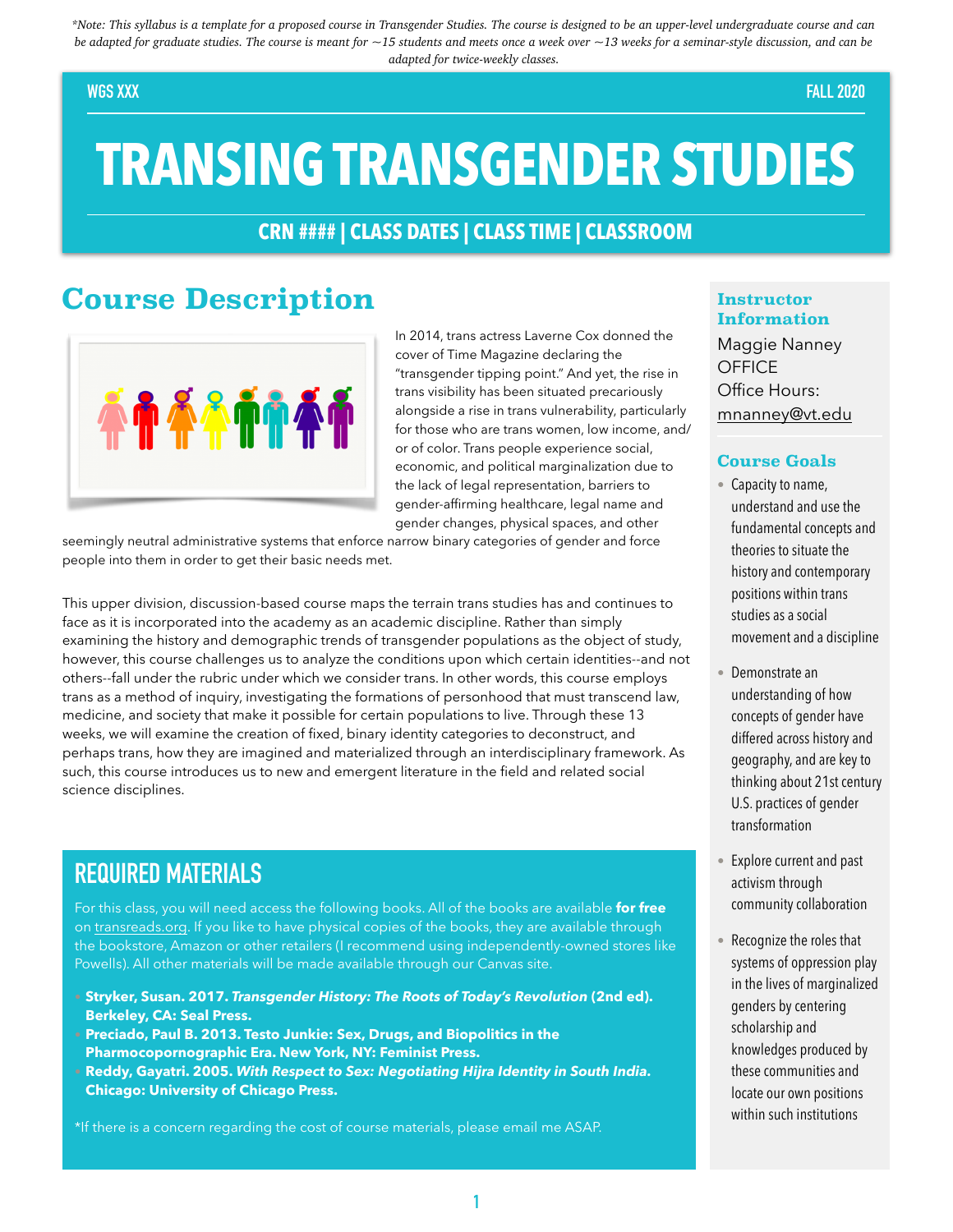### **Class Format**

This class is organized around a seminar-style discussion, though there may be an occasional speaker or activity in class.

#### **Reading**

Students will be assigned either a book or a combination of book selections + articles each week to prepare in advance of our designated meeting time. Assigned reading is listed daily in the course matrix. It is your responsibility to do the reading for every class. Please speak with me if there are any problems preventing you from doing so. To gauge reading comprehension, and to begin discussion in class, you will need to submit 1 discussion question on Moodle for each class. See the matrix for more information about good discussion questions.

#### **Discussion and Participation**

Because this course is largely discussion based, students are expected to be active participants in course discussions, contributing to the conversation and pushing our thinking with deep, analytical questions. There are a wide range of possibilities for getting involved, including:

- Active listening
- Answering questions posed by the instructor
- Summarizing readings or ideas when asked
- Responding to other students' questions
- Building on previous points made by others
- Raising thoughtful questions of your own
- Asking for clarifications
- Critiquing or commenting on the texts
- Comparing and contrasting readings and other course materials
- Sharing exemplary experiences
- Engaging in critical reflection on your own and others' assumptions

Please see the "Guidelines for Classroom Participation" online for more information on classroom discussions. See the rubric below for more information about how attendance and participation will be graded.

#### **Class Leadership and Commentary**

Beginning the second week of class, students will sign up to be discussion leaders, responsible for leading course discussion for 90-minutes twice during the semester (these must be two separate dates). This provides students the ability to garner in-depth understanding of the topic and guide their peers in the learning process. Leaders will have the opportunity to request their peers to read either an additional article or blog of their choosing, watching a video, or guide in an activity to connect the readings to leaders' interests or current events, to be assigned the week before class (so read ahead!). For each time students present, they must also prepare a 3-page written commentary due in class that provides an overview of their presentation plan, synthesizing course material, and provide guided questions that they have prepared for class.

#### **Mid-Semester Paper**

Half-way through the semester, students will be expected to prepare a 6-8 page paper that will consist of a proposal for their final project. The proposal will include an in-depth literature review and discussion of methods.

#### **Final Paper**

As this class pushes students to trans the production of knowledge, students will produce final projects that will incorporate class concepts to a topic of their choosing. Students will be able to follow one of three paths: Research, Creativity, or Public, and will choose which path during the second week of the semester. The purpose of this final project is not only to assess student growth in a subject matter, but to also provide an avenue for students to go beyond course materials and critically engage with transgender studies with their own voice and vision. These projects will then be presented in a gallery-format open to the community to allow students to find ways to communicate high theory to a broader audience.

• Research projects will consist of some form of data collection—surveys, interviews, or content analysis—to examine a research question that emerged from class discussion at further length.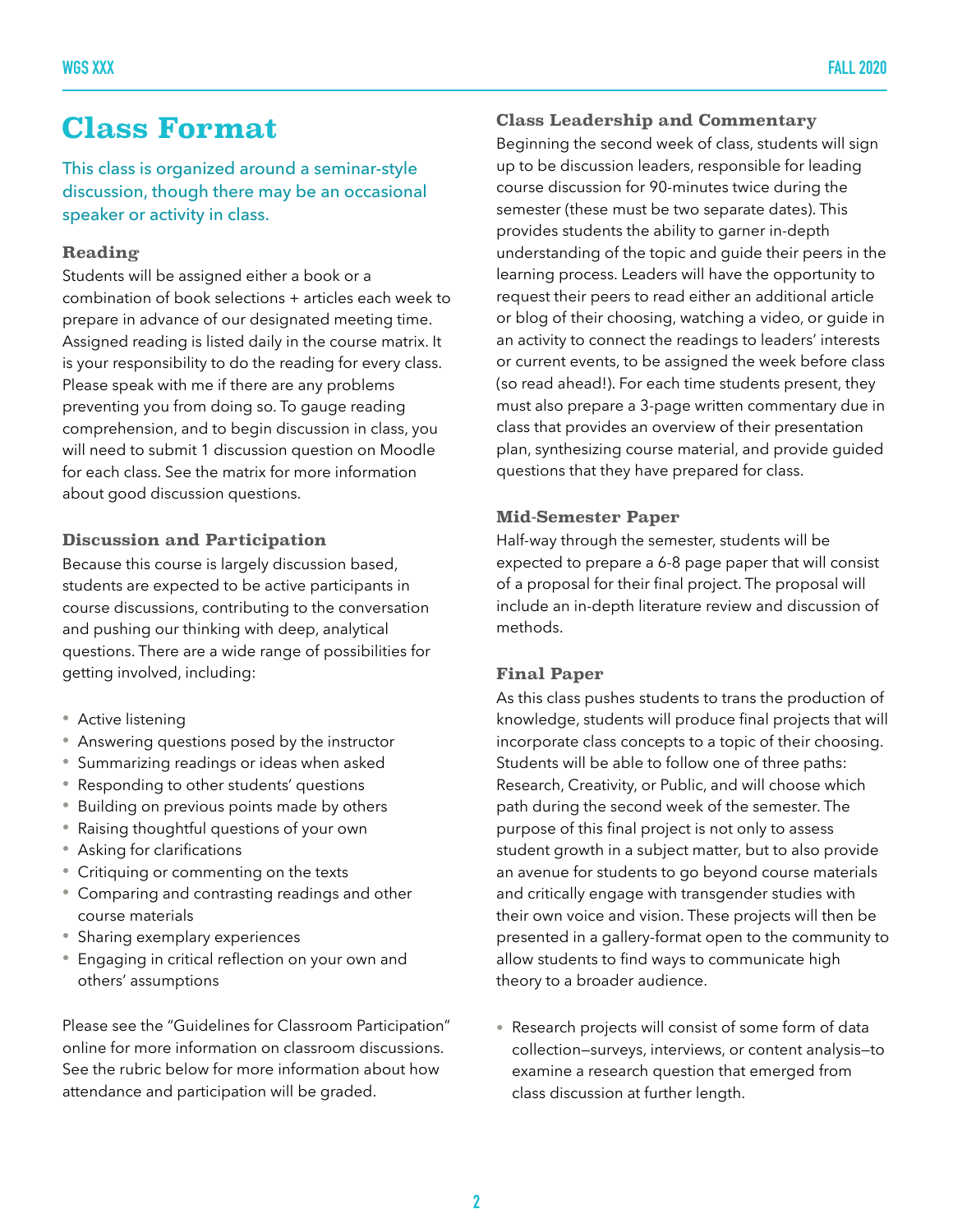- Creative projects will consist of producing a final product, and may also include a written reflection depending on the project. These projects may be documentary films, collections of creative writing, writing or producing a play, or other creative endeavors.
- Public projects engage with the broader institutional or local public to advance social justice knowledge and activities. These may include collaborating with local community organizations (a list of approved organizations is available on our class site), preparing a presentation for the Board of Trustees to justify the incorporation of Transgender Studies in the curriculum, the creation of a Transgender Studies special topics syllabus, or other public engagement project.

## **Class Policies**

#### **Attendance and Participation**

In order to learn from one another, participation in class is expected. Participation may look differently each day, including active participation in class discussion, group activities, or paying attention to lectures and speakers. Activities and assignments will be turned in for class participation credit.

In order to participate, you need to show up to class. Attendance will be taken at the beginning of each class period. Class attendance is taken to keep track of who is present, and with better attendance (90% of classes attended) and if you are borderline on a grade, it will help boost your grade, but never will it hinder your grade. Remember, attendance alone is not enough. You should also ask questions, answer questions, and/ or initiate discussion.

Life, however, sometimes happens and we must miss class. We are human after-all. You are adults and can make decisions for yourselves regarding if you come to class or not. Should you miss class, you need to make necessary arrangements with your peers to review what you missed. Participation and activity points will not be able to be made up should you miss class unless with a note from Health Services, a medical or mental health professional, other professor, or Class Dean.

Children and other dependents are welcome to the class if care plans fall through. Please email me should this be a concern or if you need to bring your children to class.

If you begin to miss class consistently or for a long period of time, I may check in with you to make sure everything is okay. I will also encourage you to speak with your Class Dean or other appropriate resource on campus as needed.

#### **Late Work Policy**

Late work will not be accepted unless prior arrangements are made. If you need an extension on work, please contact me to discuss appropriate arrangements.

#### **Expected Work Load**

You should expect approximately 1 book or ~100 pages of reading and assignments for each class.

#### **Emails and Grades Policy**

Learning is not just a matter of knowing material, but the ability to grow and show how you can apply the material in class. Therefore, I believe that grades should reflect how you have grown as a scholar throughout the semester, not just if you get an answer correct. While I do my best to provide you opportunities to succeed, it is also up to you do put in the work.

To maintain a sense of work-life balance, I will not by answering emails after 7pm during the weekdays or on the weekends after 5pm on Friday until Monday morning. I will respond to all emails, except over the weekends, within 24 hours.

I cannot discuss grades over email. Please wait 24 hours after receiving feedback/grades, and after such time if you still have a question, feel free to contact me to arrange a meeting.

#### **Office Hours/Drop in Hours**

Office hours are times in which I will be available, regardless if you have an arranged meeting with me, in my office. Feel free to drop in at that time to discuss class matters. These hours are subject to change, and I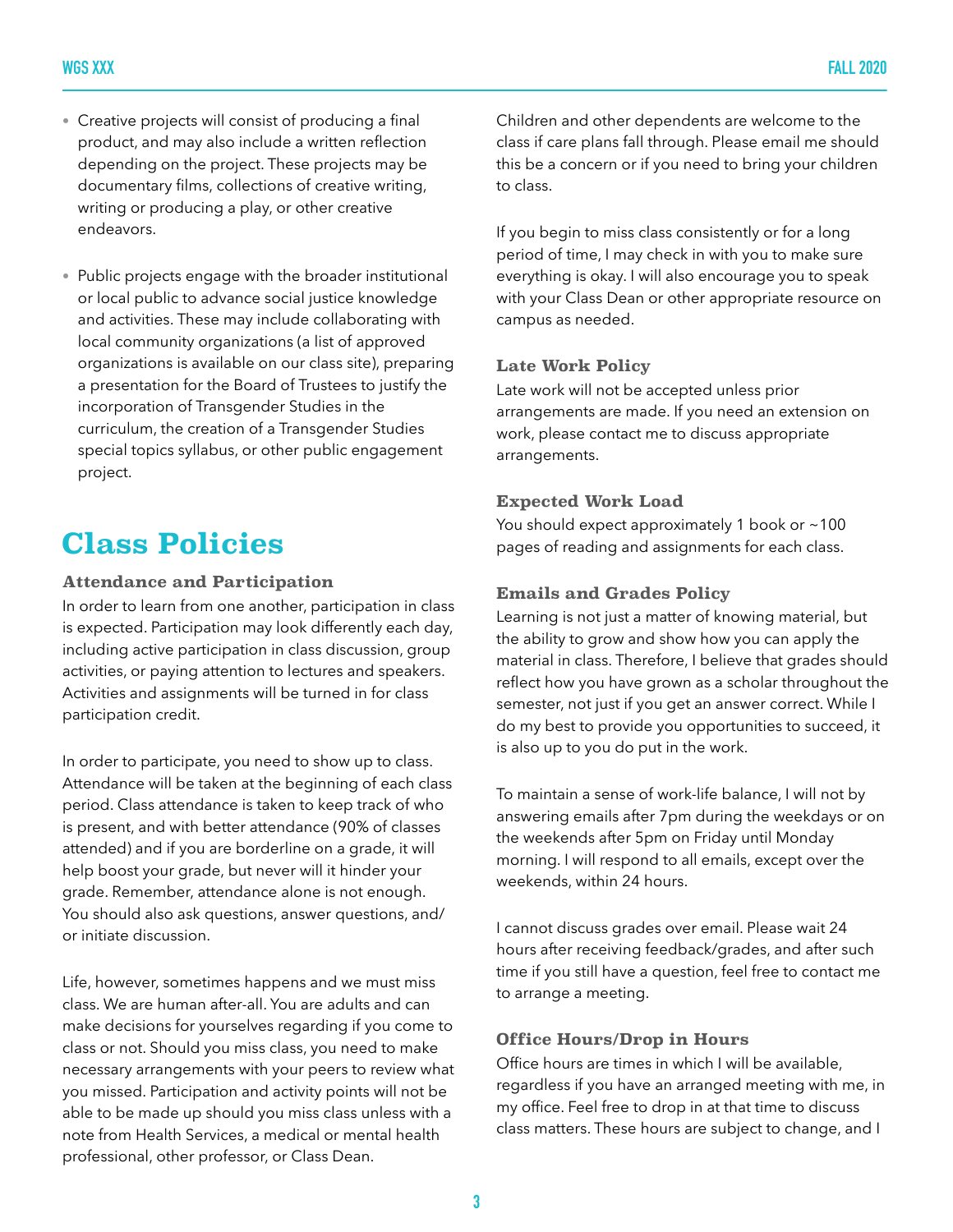will make an announcement in class and over email in advance if this occurs.

#### **Technology Policy**

Technology, including laptops, tablets and e-readers, are permitted in the classroom for class purposes only, including looking at readings, videos, and taking notes. We will use these devices from time to time in our class activities, and I will let you know a class period prior so that you may be prepared to use them. If computers become a distraction for students including browsing/ shopping online, doing work for another class, gaming, or texting, I will revise this policy and ask that they be put away.

I ask that cellphones are put away and on vibrate/silent during class as a sign of respect to both me and your peers and to show your active participation and attention in class. If there is an emergency requiring a cell phone be made available, please talk to me *before*  the class period begins.

## **Community Standards**

#### **Honor Code**

The college's honor code states that all students should be "honest and committed to the principles of academic and intellectual integrity in their preparation and submission of course work and examinations" and that "all submitted work of any kind must be the original work of the student who must cite all the sources used in its preparation." All class assignments are subject to this code. The Honor Code is college policy, which expressly forbids the following academic violations:

- 1. Cheating: including the actual giving or receiving of any unauthorized aid or assistance, or any unfair advantage on any form of academic work.
- 2. Plagiarism: including the copying of the language, structure, ideas, or thoughts of another and passing off the same as one's own original work without proper citation.

3. Falsification: including statements of any untruth, forgery, tampering, or manipulating information on academic work.

Any and all times you utilize someone else's idea or words, either from text or online, a full citation must be used to acknowledge the author's work. For more information about citations, please feel free to discuss with me, and consult <http://owl.english.purdue.edu>

In this course, ASA, APA, and Chicago style citations will be accepted. Additional services on campus are available with learning how to properly cite material. For more information visit the campus writing center.

Violation of the Academic Honor Code will result in possible disciplinary action. All violations will be formally reported to the Chair of the Honor Board and the Dean of the College.

#### **Additional Community Standards**

Due to the personal nature of this course, class discussions and all other course interactions will be respectful and dignified. All participants will be accountable for their comments in this course. See the Student Handbook for definitions and policies on harassment and intolerable behavior.

Classroom etiquette also means engaging with ideas that are different from your own in a respectful manner, even when you may have serious disagreements. Constructive criticism is certainly encouraged. Personal attack, on the other hand, will not be tolerated. In the first week of class, we will do a series of activities that will help us, as a class, learn to constructively discuss sensitive topics and to work together and collaboratively build discussion guidelines.

Though the assignments do not require sharing of personal experiences, if there is a concern regarding sensitive experiences, please contact me and we will come up with alternative solutions.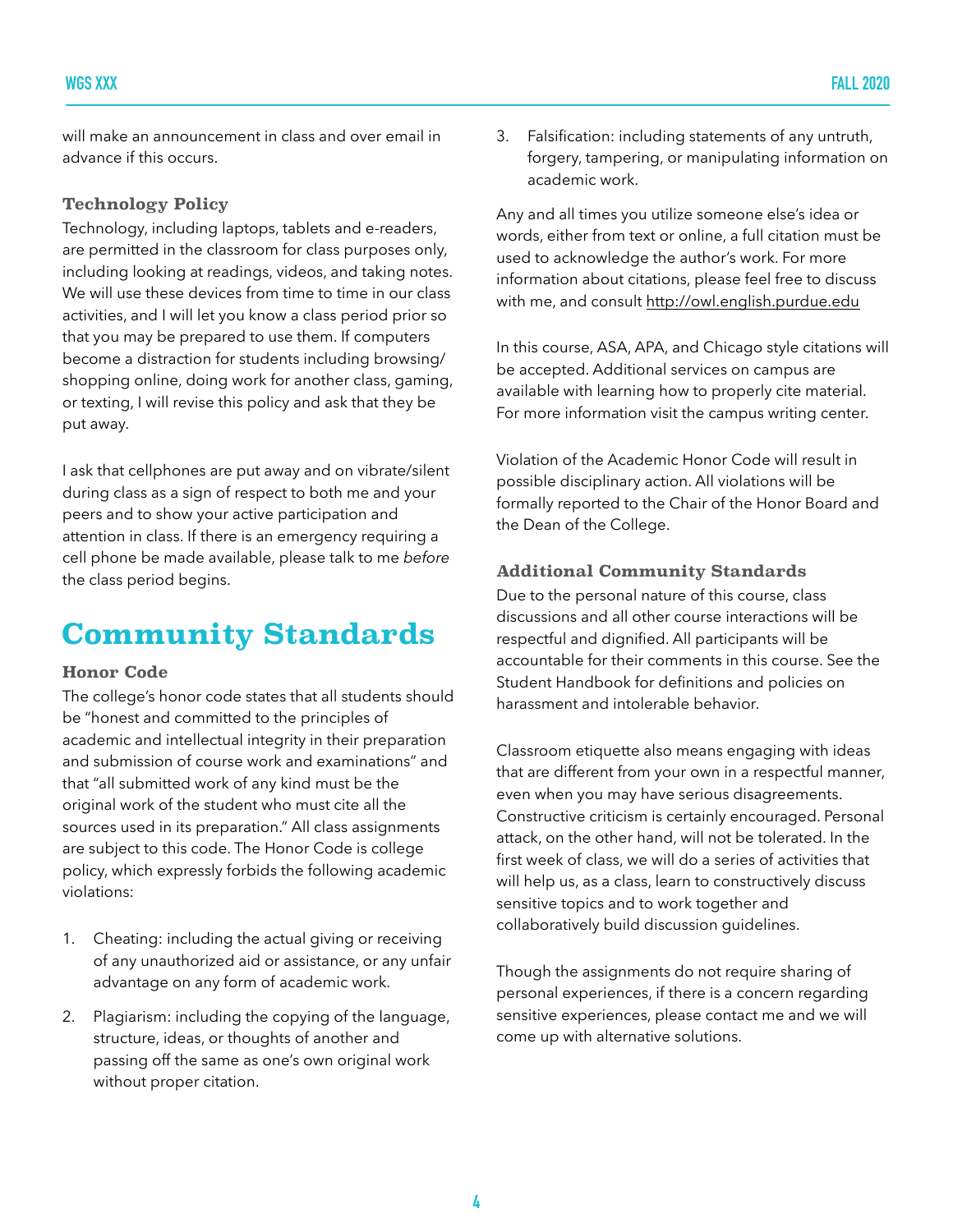### **Academic Support and Safety**

#### **Accessibility**

Disabilities can be visible and invisible, and I am dedicated to ensuring that all students succeed in our course. Please contact me early in the semester to discuss options if the design of this course produces barriers to full and meaningful participation. I am happy to work with you and the Services for Office of Disabilities Services (ODS) to make this course accessible. Detailed information on documentation requirements, accommodations and services, and other related information can be found on the course website under "Resources". These accommodations and services are coordinated through the ODS staff in College Hall. For additional information, please contact the ODS office at *phone number* or *email*.

#### **Content Warning**

Reading and discussing these texts can be demanding in ways that are often unexpected, and your success in this class will require an open and even engagement with explicit material, even if you do not agree with the text's arguments. A word of warning: some of the texts presented in this course are explicit and may be uncomfortable, but never should they feel unsafe. Please feel free to discuss with me, or contact any of the sources below, should a topic in the course create an unsafe environment for you mentally, emotionally, or culturally, academically, or socially.

#### **Pronoun Usage and Names**

Please contact me if you would like to discuss pronouns or names that you use. I use they/them pronouns and request that students respect the pronouns of their classmates. I also acknowledge that pronouns may change- please let me know if this is the case.

#### **Confidential Information**

All information shared with me or in class should be treated as completely confidential. Under university policy and federal law, the only time confidentiality will not be maintained is during times regarding sexual harassment or assault or in the instance (or threat of) violence or harm to oneself or another.

#### **SUPPORT SERVICES**

**There are a number of services on campus that are available for your academic success. See the course website for links and contact information for the following resources:** 

Class Deans Office Counseling Services Office of Disability Services Office of Diversity, Equity, and Inclusion Religious and Spiritual Life Student Success Center Women's Center

Writing Center

\*\*This syllabus and course schedule is subject to change should the instructor find it necessary for the success of the students.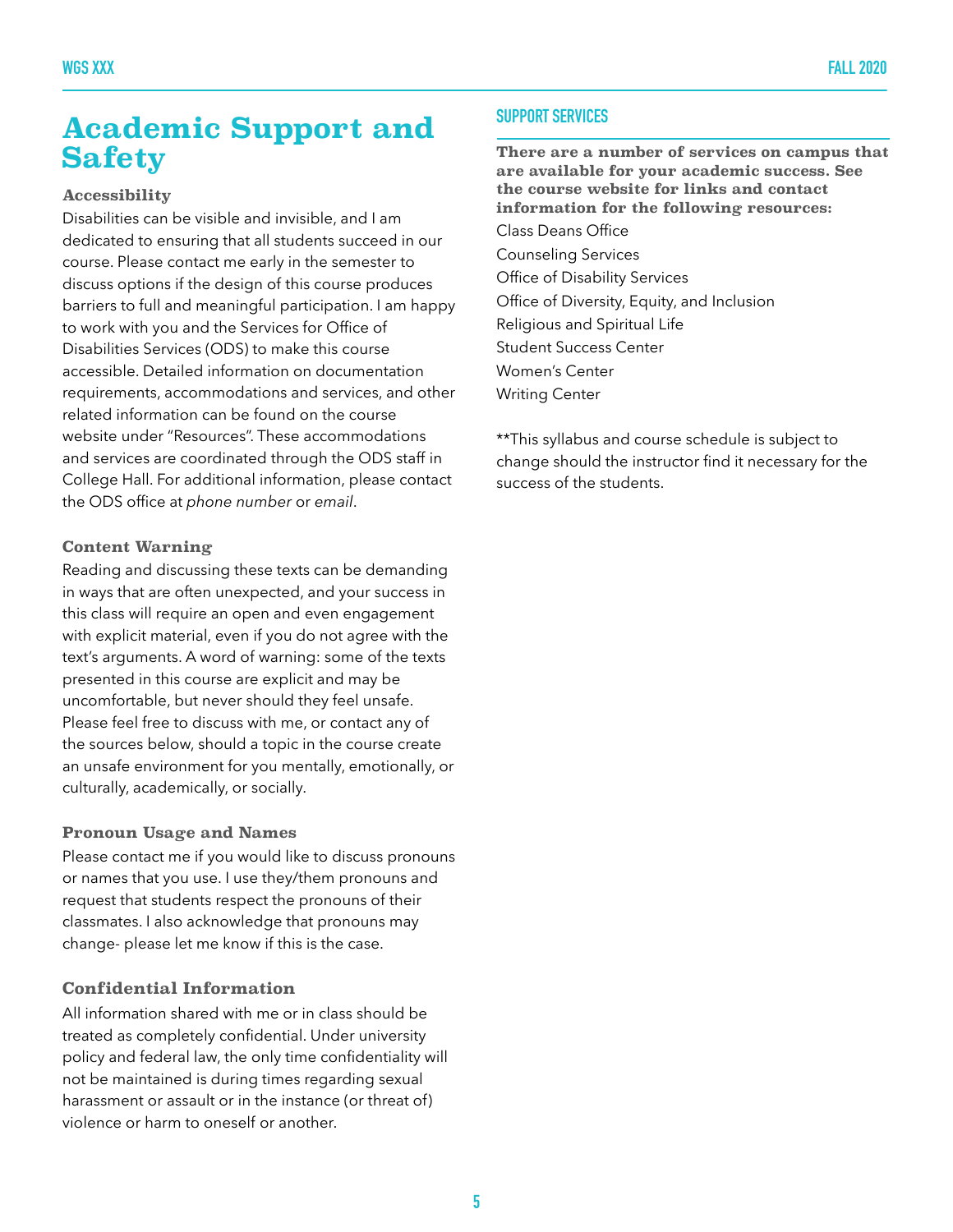#### **COURSE MATRIX**

Reading and assignments are listed on the date they are due unless otherwise noted. For example, you are required to read Valentine "The Making of a Field" before coming to class on DATE.

| <b>Theme</b>      | <b>Date</b> | <b>Readings and Materials</b>                                                                 | <b>Assignments</b> | <b>Discussion</b><br><b>Leaders</b> |
|-------------------|-------------|-----------------------------------------------------------------------------------------------|--------------------|-------------------------------------|
| <b>Transing</b>   |             | Valentine, David. 2007. "The Making of a Field." Pp. 143-172 in Imagining                     | In class: sign up  |                                     |
| <b>Categories</b> |             | Transgender: An Ethnography of a Category. Durham: Duke University                            | for discussion     |                                     |
| and Ways of       |             | Press.                                                                                        | leaders            |                                     |
| <b>Being</b>      |             | Rawson, K.J., and Cristan Williams. 2014. "Transgender*: The Rhetorical                       |                    |                                     |
|                   |             | Landscape of a Term." Present Tense 3(2):1-9.                                                 | In class: class    |                                     |
|                   |             | Stryker, Susan. 2006. "(De)Subjugated Knowledges: An Introduction to                          | expectations and   |                                     |
|                   |             | Transgender Studies." Pp. 1-17 in The Transgender Studies Reader, edited                      | norms              |                                     |
|                   |             | by S. Stryker and S. Whittle. New York: Routledge.                                            |                    |                                     |
| <b>Trans 1.0</b>  |             | Stryker, Transgender History (2nd edition)                                                    | Choice of final    |                                     |
|                   |             |                                                                                               | project path due   |                                     |
|                   |             | <b>Extension Reading:</b>                                                                     |                    |                                     |
| <b>Trans 2.0</b>  |             | Stryker, Susan, and Aren Aizura. 2013. "Introduction: Transgender Studies 2.0."               |                    |                                     |
|                   |             | Pp. 1-12 in The Transgender Studies Reader 2, edited by S. Stryker and A.                     |                    |                                     |
|                   |             | Aizura. New York: Routledge.                                                                  |                    |                                     |
|                   |             | Singer, Benjamin. 2013. "What is Transgender Studies for the Twenty-First                     |                    |                                     |
|                   |             | Century?" Transgender Studies Reader 2 Primer.                                                |                    |                                     |
|                   |             | Keegan, Cáel M. 2019. "Getting Disciplined: What's Trans* about Queer Studies                 |                    |                                     |
|                   |             | Now?" Journal of Homosexuality.                                                               |                    |                                     |
|                   |             | Androgyneity. 2015 (Dec. 19). "Sex and Gender are Actually the Same Thing                     |                    |                                     |
|                   |             | (But Bear with Me)" Androgyneity (blog).                                                      |                    |                                     |
|                   |             | Vidal-Ortiz, Salvador. 2009. "The Figure of the Transwoman of Color Through the               |                    |                                     |
|                   |             | Lens of 'Doing Gender.'" Gender & Society 23(1):99-103.                                       |                    |                                     |
|                   |             | Westbrook, Laurel, and Kristen Schilt. 2013. "Doing Gender, Determining                       |                    |                                     |
|                   |             | Gender: Transgender People, Gender Panics, and the Maintenance of the                         |                    |                                     |
|                   |             | Sex/Gender/Sexuality System." Gender & Society 28(1): 32-57.                                  |                    |                                     |
|                   |             | <b>Extension Reading:</b>                                                                     |                    |                                     |
| <b>Transing</b>   |             | Flores, Andrew, Jody L Herman, Gary J. Gates, and Taylor N.T. Brown. 2016. How                |                    |                                     |
| <b>Methods</b>    |             | Many Adults Identify as Transgender in the United States? Los Angeles:<br>Williams Institute. |                    |                                     |
|                   |             | Westbrook, Laurel, and Aliya Saperstein. 2015. "New Categories Are Not                        |                    |                                     |
|                   |             | Enough: Rethinking the Measurement of Sex and Gender in Social                                |                    |                                     |
|                   |             | Surveys." Gender & Society 29(4):534-60.                                                      |                    |                                     |
|                   |             | Jourian, T.J., and Z Nicolazzo. 2017. "Bringing Our Communities to the                        |                    |                                     |
|                   |             | Research Table: The Liberatory Potential of Collaborative Methodological                      |                    |                                     |
|                   |             | Practices." Educational Action Research 25(4): 594-609.                                       |                    |                                     |
|                   |             | Hale, Jacob. 2009. "Suggested Rules for Non-Transsexuals Writing About                        |                    |                                     |
|                   |             | Transsexuals, Transsexuality, Transsexualism, or Trans___".                                   |                    |                                     |
|                   |             | Stewart, D-L. 2017. "Trans*versing the DMZ: A Non-binary Autoethnographic                     |                    |                                     |
|                   |             | Exploration of Gender and Masculinity." International Journal of                              |                    |                                     |
|                   |             | Qualitative Studies in Education 30(3): 285-304.                                              |                    |                                     |
|                   |             | <b>Extension Reading:</b>                                                                     |                    |                                     |
| <b>Transing</b>   |             | Preciado, Paul B. 2013. Testo Junkie: Sex, Drugs, and Biopolitics in the                      |                    |                                     |
| Science,          |             | Pharmocopornographic Era. New York, NY: Feminist Press.                                       |                    |                                     |
| <b>Transing</b>   |             |                                                                                               |                    |                                     |
| <b>Bodies</b>     |             | This is a very difficult reading. Try your best to get through it, and we will work           |                    |                                     |
|                   |             | through it in class together. I recommend start reading this book early.                      |                    |                                     |
| <b>Transing</b>   |             | Bey, Marquis. 2017. "The Trans*-ness of Blackness, The Blackness of Trans*-                   |                    |                                     |
| <b>Identity</b>   |             | ness." Transgender Studies Quarterly 4(2):275-295.                                            |                    |                                     |
|                   |             | Not Trans Enough, zine. (40 pages)                                                            |                    |                                     |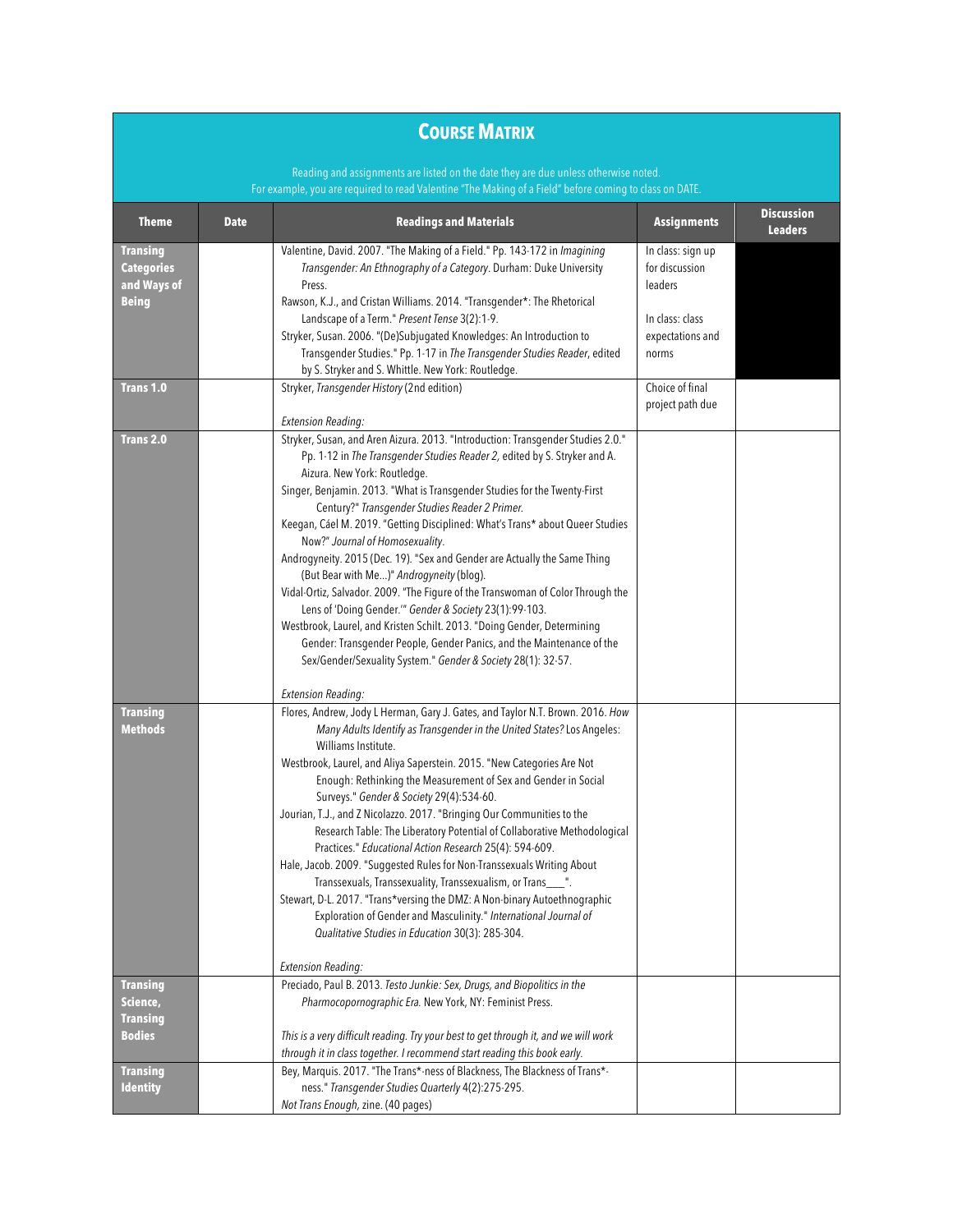|                                 | Enke, A. Finn. 2012. "The Education of Little Cis: Cisgender and the Discipline of                                           |                    |  |
|---------------------------------|------------------------------------------------------------------------------------------------------------------------------|--------------------|--|
|                                 | Opposing Bodies." Pp. 60-80 in Transfeminist Perspectives: In and Beyond                                                     |                    |  |
|                                 | Transgender and Gender Studies, edited by A. F. Enke. Philadelphia:                                                          |                    |  |
|                                 |                                                                                                                              |                    |  |
|                                 | Temple University Press.                                                                                                     |                    |  |
|                                 | <b>Extension Reading:</b>                                                                                                    |                    |  |
|                                 |                                                                                                                              | Due in class: Mid- |  |
| <b>Transing</b>                 | Reddy, Gayatri. 2005. With Respect to Sex: Negotiating Hijra Identity in South                                               |                    |  |
| <b>Borders</b>                  | India. Chicago: University of Chicago Press.                                                                                 | <b>Term Paper</b>  |  |
|                                 |                                                                                                                              |                    |  |
|                                 | Optional: "Decolonizing Transgender: A Roundtable Discussion" with Tom                                                       |                    |  |
|                                 | Boellstorff, Micha Cárdenas, Trystan Cotten, Eric A. Stanley, Kalaniopua                                                     |                    |  |
|                                 | Young, and Aren Aizura                                                                                                       |                    |  |
|                                 |                                                                                                                              |                    |  |
|                                 | <b>Extension Reading:</b><br>David, Emanuel. 2015. "Purple-Collar Labor: Transgender Workers and Queer                       |                    |  |
| <b>Transing</b><br>Institutions |                                                                                                                              |                    |  |
|                                 | Value at Global Call Centers in the Philippines." Gender & Society 29<br>$(2): 169-194.$                                     |                    |  |
|                                 |                                                                                                                              |                    |  |
|                                 | Schilt, Kristen. 2006. "Just One of the Guys? How Trans Men Make Gender<br>Visible at Work." Gender & Society 20(4):465-490. |                    |  |
|                                 |                                                                                                                              |                    |  |
|                                 | Nanney, Megan, and David L. Brunsma. 2017. "Moving Beyond Cis-Terhood:                                                       |                    |  |
|                                 | Determining Gender through Transgender Admittance Policies at U.S.                                                           |                    |  |
|                                 | Women's Colleges." Gender & Society 31(2):145-170.                                                                           |                    |  |
|                                 |                                                                                                                              |                    |  |
|                                 | <b>Extension Reading:</b><br>Johnson, Austin H. 2016. "Transnormativity: A New Concept and Its Validation                    |                    |  |
| <b>Transing</b><br>Culture      | through Documentary Film About Transgender Men." Sociological                                                                |                    |  |
|                                 | Inquiry 86(4):465-91.                                                                                                        |                    |  |
|                                 | "Cautious Living: Black Trans Women and the Politics of Documentation"                                                       |                    |  |
|                                 |                                                                                                                              |                    |  |
|                                 | interview with Miss Major Griffin-Gracy, Cece McDonald, and Toshio<br>Meronek                                                |                    |  |
|                                 |                                                                                                                              |                    |  |
|                                 | Watch one of the following (links available on class website):                                                               |                    |  |
|                                 | - A Boy Named Sue (2001), dir. Julie Wyman<br>- Transparent (TV), dir. Cris Beam                                             |                    |  |
|                                 |                                                                                                                              |                    |  |
|                                 | Boys Don't Cry (1999), dir. Kimberly Peirce                                                                                  |                    |  |
|                                 | - Tangerine (2015), dir. S. Baker, K. Cox, M. Cox, D. Dean & S-C Tsou                                                        |                    |  |
|                                 | - 2-3 episodes of RuPaul's Drag Race                                                                                         |                    |  |
|                                 | *Note: content warning for violence, language, sex work, drug use. See synopses                                              |                    |  |
|                                 | of videos before watching. Contact Prof. Maggie if an alternative assignment is<br>needed.                                   |                    |  |
|                                 |                                                                                                                              |                    |  |
|                                 | <b>Extension Reading:</b>                                                                                                    |                    |  |
| <b>Transing</b>                 | Lamble, Sarah. 2008. "Retelling Racialized Violence, Remaking White                                                          |                    |  |
| Violence                        | Innocence: The Politics of Interlocking Oppressions in Transgender Day                                                       |                    |  |
|                                 | of Remembrance." Sexuality Research and Social Policy 5(1):24-42.                                                            |                    |  |
|                                 | Namaste, Viviane K. 2006. "Genderbashing: Sexuality, Gender, and the                                                         |                    |  |
|                                 | Regulation of Public Space." Pp. 584-600 in The Transgender Studies                                                          |                    |  |
|                                 | Reader, edited by S. Stryker and S. Whittle. New York: Routledge.                                                            |                    |  |
|                                 | Snorton, C. Riley and Jin Haritaworn. 2013. "Trans Necropolitics: A                                                          |                    |  |
|                                 | Transnational Reflection on Violence, Death and the Trans of Color                                                           |                    |  |
|                                 | Afterlife." Pp. 66-76 in The Transgender Studies Reader (2nd ed). Eds. S.                                                    |                    |  |
|                                 | Stryker and A. Aizura. New York: Routledge.                                                                                  |                    |  |
|                                 | Bettcher, Talia M. 2007. "Evil Deceivers and Make Believers: On Transphobic                                                  |                    |  |
|                                 | Violence and the Politics of Illusion." Hypatia 22(3):43-65.                                                                 |                    |  |
|                                 | Grant, Jaime M., Lisa A. Mottet, Justin Tanis, Jack Harrison, Jody L. Herman, and                                            |                    |  |
|                                 | Mara Keisling. 2011. Injustice at Every Turn: A Report of the National                                                       |                    |  |
|                                 | Transgender Discrimination Survey. Washington, DC: National Center                                                           |                    |  |
|                                 | for Transgender Equality/National Gay and Lesbian Task Force.                                                                |                    |  |
|                                 | *Note: Skim Grant et al., focusing on the Summary and Conclusion                                                             |                    |  |
|                                 |                                                                                                                              |                    |  |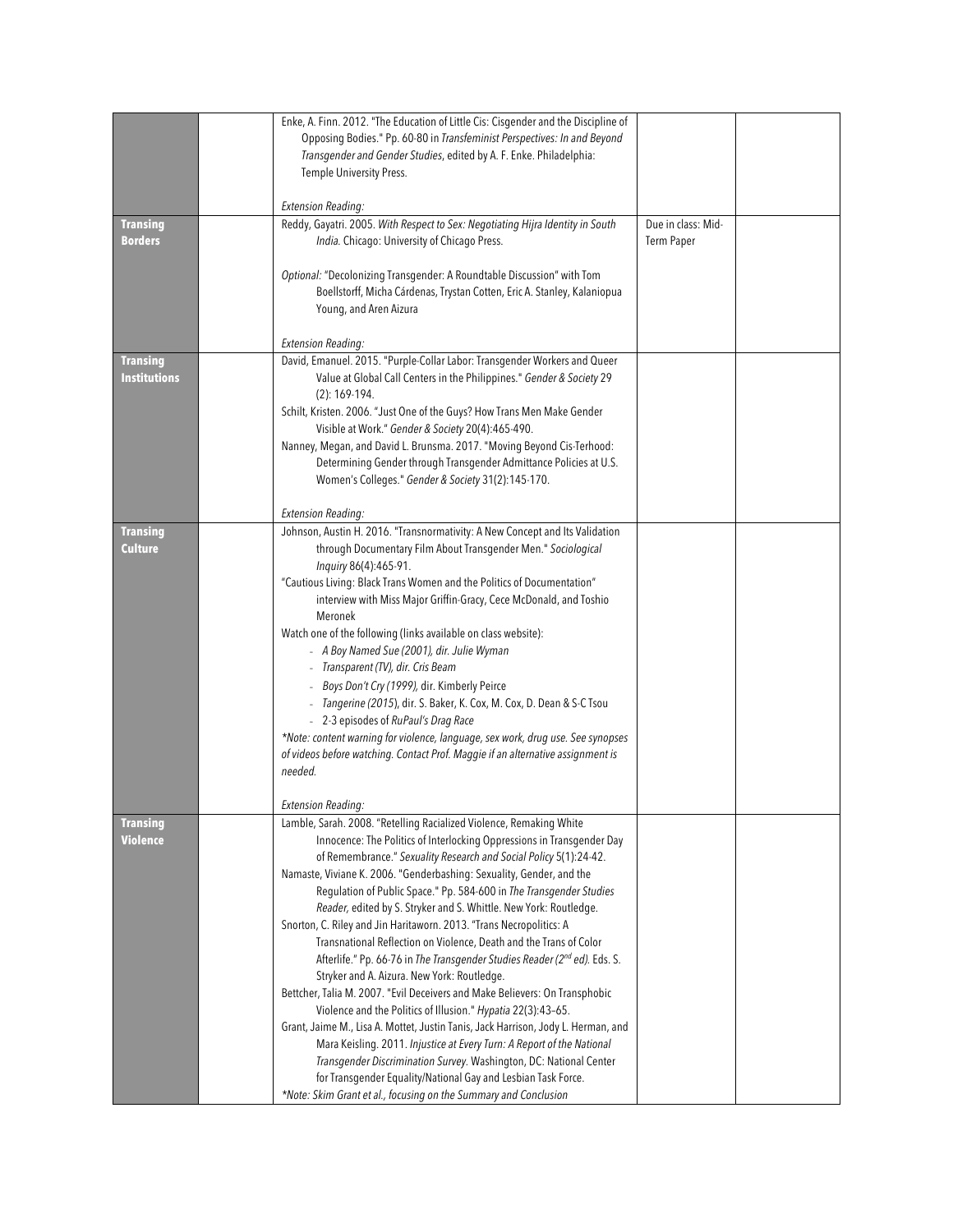|                                       | <b>Extension Reading:</b>                                                                                     |  |  |
|---------------------------------------|---------------------------------------------------------------------------------------------------------------|--|--|
| <b>Transing</b>                       | Williams, Cristan. 2016. "Radical Inclusion: Recounting the Trans Inclusive                                   |  |  |
| Feminism                              | History of Radical Feminism." Transgender Studies Quarterly 3(1-                                              |  |  |
|                                       | 2):254-58.                                                                                                    |  |  |
|                                       | Noble, Bobby. 2012. "Trans. Panic. Some Thoughts toward a Theory of Feminist                                  |  |  |
|                                       | Fundamentalism." Pp. 45-59 in Transfeminist Perspectives in and                                               |  |  |
|                                       | Beyond Transgender and Gender Studies, edited by A. F. Enke.                                                  |  |  |
|                                       | Philadelphia: Temple University Press.                                                                        |  |  |
|                                       | Elliot, Patricia. 2004. "Who Gets to Be a Woman?: Feminist Politics and the                                   |  |  |
|                                       | Question of Trans-Inclusion." Atlantis 29(1):13-20.                                                           |  |  |
|                                       | Koyama, Emi. 2006. "Whose Feminism Is It Anyway?: The Unspoken Racism of                                      |  |  |
|                                       | the Trans Inclusion Debate." Pp. 698-705 in The Transgender Studies                                           |  |  |
|                                       | Reader, edited by S. Stryker and S. Whittle. New York: Routledge.                                             |  |  |
|                                       |                                                                                                               |  |  |
|                                       | <b>Extension Reading:</b>                                                                                     |  |  |
| <b>Transing Law</b>                   | Spade, Dean. 2012. "What's Wrong with Trans Rights?" Pp. 184-94 in                                            |  |  |
|                                       | Transfeminist Perspectives in and Beyond Transgender and Gender Studies,                                      |  |  |
|                                       | edited by A. F. Enke. Philadelphia: Temple University Press.                                                  |  |  |
|                                       | Currah, Paisley, and Lisa Jean Moore. 2009. ""We Won't Know Who You Are":                                     |  |  |
|                                       | Contesting Sex Designations in New York City Birth Certificates." Hypatia                                     |  |  |
|                                       | 24(3):113-35.                                                                                                 |  |  |
|                                       | Spade, Dean. 2008. "Documenting Gender." Hastings Law Journal 59:731-842.                                     |  |  |
|                                       |                                                                                                               |  |  |
|                                       | <b>Extension Reading:</b><br>Valentine, David. 2007. "The Logic of Inclusion: Transgender Activism." Pp. 173- |  |  |
| <b>Transing</b><br>Activism           | 203 in Imagining Transgender: An Ethnography of a Category. Durham:                                           |  |  |
|                                       | Duke University Press.                                                                                        |  |  |
|                                       | Namaste, Viviane K. 2011. "Against Transgender Rights." Pp. 136-168 in Sex                                    |  |  |
|                                       | Change, Social Change: Reflections on Identity, Institutions, and                                             |  |  |
|                                       | Imperialism. Toronto: Women's Press.                                                                          |  |  |
|                                       |                                                                                                               |  |  |
|                                       |                                                                                                               |  |  |
|                                       | <b>Extension Reading:</b>                                                                                     |  |  |
| <b>Study Period DATES</b>             |                                                                                                               |  |  |
| <b>Finals Period DATES</b>            |                                                                                                               |  |  |
| <b>Gallery Display of Finals DATE</b> |                                                                                                               |  |  |
| <b>Final Papers Due DATE</b>          |                                                                                                               |  |  |

\*Syllabus subject to change at instructor's discretion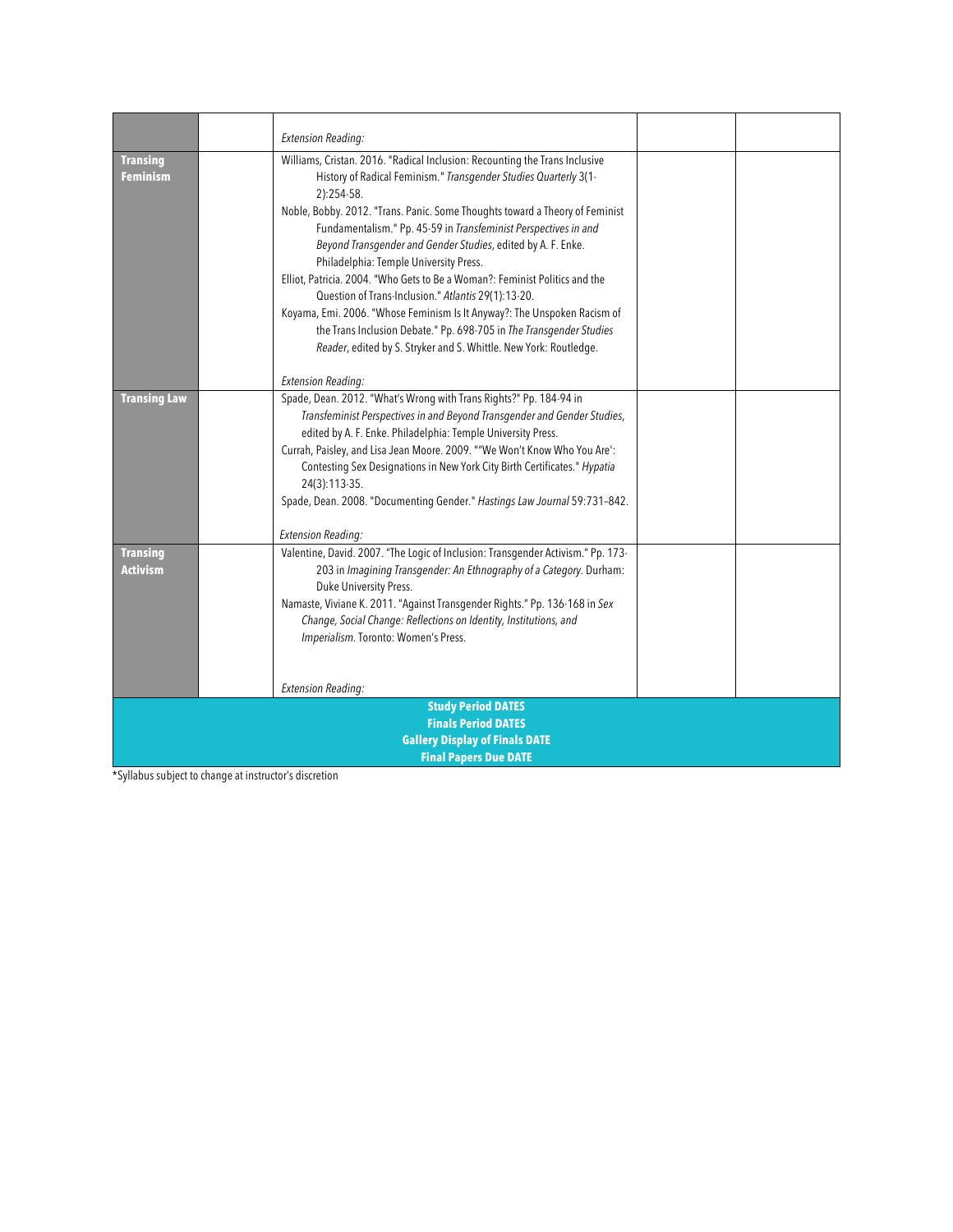| <b>Assessments of Learning</b>                                                                                                                           |     |
|----------------------------------------------------------------------------------------------------------------------------------------------------------|-----|
| <b>Participation and Activities</b>                                                                                                                      |     |
| Participation will be evaluated throughout the semester based on class discussions, in-class activities, and attention in class. You must be in class in | 20% |
| order to receive participation points for that day. Your daily discussion questions will be included in your participation grade (3 points per day). A   |     |
| participation evaluation will be provided half-way through the semester. No make-up participation will be available for those unexcused from class.      |     |
| <b>Class Leadership and Commentary</b>                                                                                                                   |     |
| Beginning the second week of class, students will sign up to be discussion leaders, responsible for leading course discussion for 90-minutes twice       |     |
| during the semester (these must be two separate dates). This provides students the ability to garner in-depth understanding of the topic and guide       |     |
| their peers in the learning process. Leaders will have the opportunity to request their peers to read either an additional article or blog of their      | 30% |
| choosing, watching a video, or guide in an activity to connect the readings to leaders' interests or current events, to be assigned the week before      |     |
| class (so read ahead!). For each time students present, they must also prepare a 3-page written commentary due in class that provides an overview        |     |
| of their presentation plan, synthesizing course material, and provide guided questions that they have prepared for class.                                |     |
| <b>Mid-Semester Paper (Proposal)</b>                                                                                                                     |     |
| Half-way through the semester, students will be expected to prepare a 6-8 page paper that will consist of a proposal for their final project. The        | 20  |
| proposal will include an in-depth literature review and discussion of methods.                                                                           |     |
| <b>Final</b>                                                                                                                                             |     |
| As this class pushes students to trans the production of knowledge, students will produce final projects that will incorporate class concepts to a topic |     |
| of their choosing. Students will be able to follow one of three paths: Research, Creativity, or Public, and will choose which path during the second     |     |
| week of the semester. The purpose of this final project is not only to assess student growth in a subject matter, but to also provide an avenue for      | 30% |
| students to go beyond course materials and critically engage with transgender studies with their own voice and vision. These projects will then be       |     |
| presented in a gallery-format open to the community to allow students to find ways to communicate high theory to a broader audience. See the class       |     |
| website for more information regarding the final project options. A portion of your grade will be on your presentation of your final work at the gallery |     |
| display of projects, date TBD.                                                                                                                           |     |

| <b>Grade Distribution</b><br>100-93%<br>A<br>92-90%<br>А-<br>89-87%<br>B+<br>B<br>86-83%<br>82-80%<br>B-<br>C+<br>79-77%<br>C<br>76-73%<br>C-<br>72-70%<br>D+<br>69-67%<br>D<br>66-63%<br>62-60%<br>D-<br>59-0%<br>F |  |  |  |
|----------------------------------------------------------------------------------------------------------------------------------------------------------------------------------------------------------------------|--|--|--|
|                                                                                                                                                                                                                      |  |  |  |
|                                                                                                                                                                                                                      |  |  |  |
|                                                                                                                                                                                                                      |  |  |  |
|                                                                                                                                                                                                                      |  |  |  |
|                                                                                                                                                                                                                      |  |  |  |
|                                                                                                                                                                                                                      |  |  |  |
|                                                                                                                                                                                                                      |  |  |  |
|                                                                                                                                                                                                                      |  |  |  |
|                                                                                                                                                                                                                      |  |  |  |
|                                                                                                                                                                                                                      |  |  |  |
|                                                                                                                                                                                                                      |  |  |  |
|                                                                                                                                                                                                                      |  |  |  |
|                                                                                                                                                                                                                      |  |  |  |